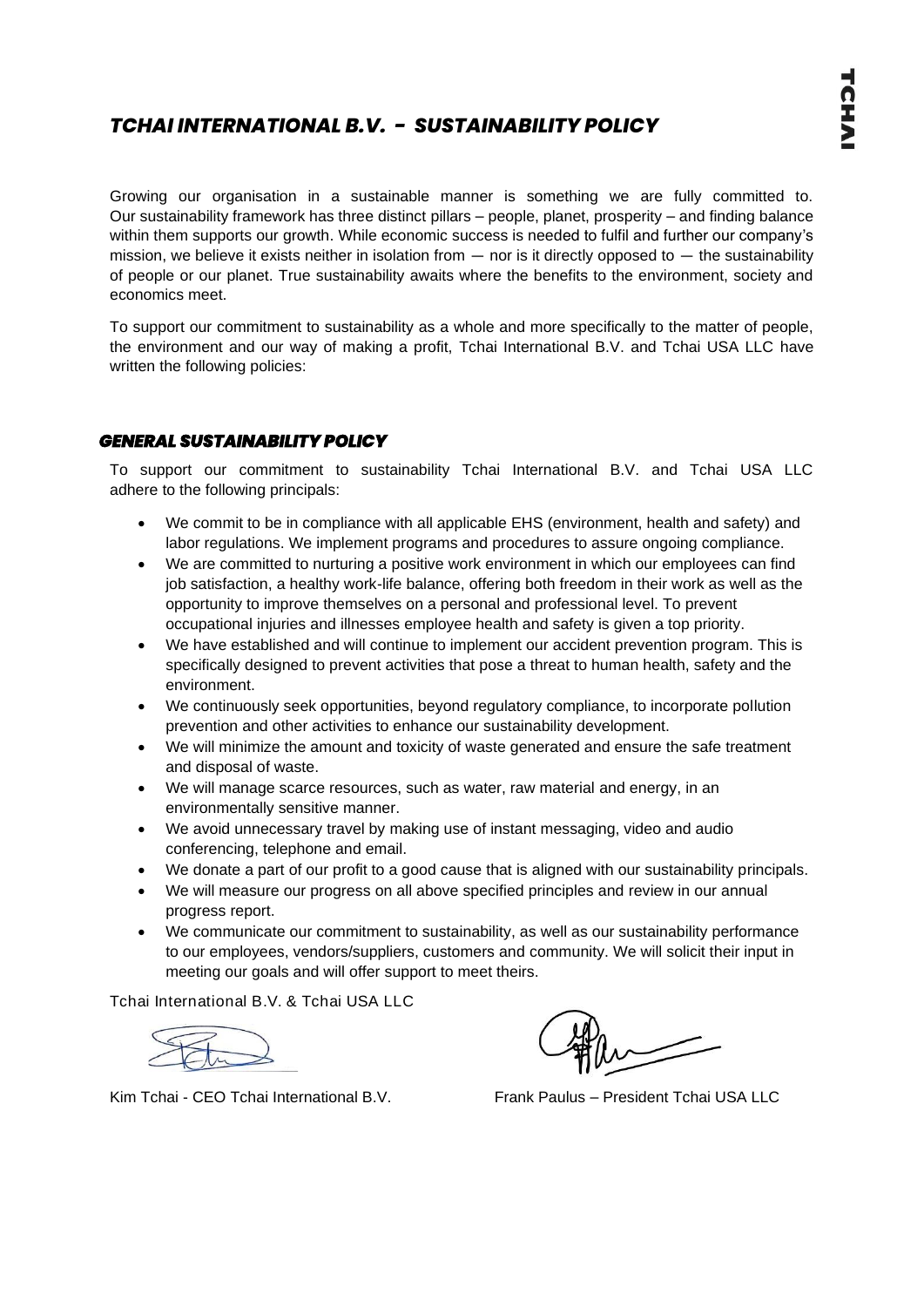## *PEOPLE POLICY*

To support our commitment to sustainability and specifically to the first pillar, people, we at Tchai International B.V. and Tchai USA LLC give the utmost importance to the health and safety of our employees. Therefore, we adhere to the following:

- We ensure that healthy and safe working conditions are provided for all our employees and on-site contractors in accordance with applicable law and other relevant industry standards. We have effective procedures in place to make sure changes in applicable law are immediately implemented in our company.
- We are committed to nurturing a positive work environment in which our employees can find job satisfaction, a healthy work-life balance, offering both freedom in their work as well as the opportunity to improve themselves on a personal and professional level.
- We continuously assess the risks of our specific workplace hazards and implement controls to minimize the risks of accidents, illnesses and injury to employees and on-site contractors.
- We provide training and information about health and safety to employees and on-site contractors in an understandable form and in an appropriate language. This includes:
	- $\circ$  Specific job-related health and safety hazards and controls, among others the safe use of operating applicable machines and working with chemicals.
	- o Appropriate action to take in the event of an accident or emergency.
	- o Appropriate training in fire safety and emergency procedures.
	- o First-aid training to designated employee representatives.
	- $\circ$  Employee and contractor awareness that they have the right and responsibility to stop work or refuse to work in situations that have uncontrolled Hazards, and to immediately bring these situations to the attention of those at imminent Risk and to the PIC.
- We provide appropriate and current Personal Protective Equipment (PPE) free of charge and verify that it is worn and used correctly.
- We ensure that equipment is set up with all necessary safety measures, routinely inspected and properly maintained.
- We provide access to clearly marked first-aid provisions and trained first-aid personnel, and have appropriate procedures in place for transportation to local medical facilities in the case of a medical emergency.
- We have established emergency procedures and evacuation plans for all reasonably foreseeable emergencies, which are clearly displayed, regularly tested (including evacuation drills), and periodically updated.
- We provide and maintain workplaces, that have:
	- o Enough clean and hygienic toilet, kitchen and working facilities.
	- o Fire and other emergency safety equipment and alarms.
	- o Clearly marked, unlocked and unblocked emergency exits and escape routes.
	- o Access to adequate power supply and (emergency) lighting
- We investigate health and safety incidents and feed the results into reviews of the controls of related hazards to identify opportunities for improvement.
- We shall provide employees and on-site contractors with a mechanism, by which they can raise and discuss health and safety issues with management.
- We maintain an inventory of hazardous substances at our facilities. Safety Data Sheets are accessible where all hazardous substances are in use. Their associated risks and proper way of handling, storing and disposing shall be clearly communicated to all employees and contractors who work with them.

Tchai International B.V. & Tchai USA LLC

Kim Tchai - CEO Tchai International B.V. Frank Paulus – President Tchai USA LLC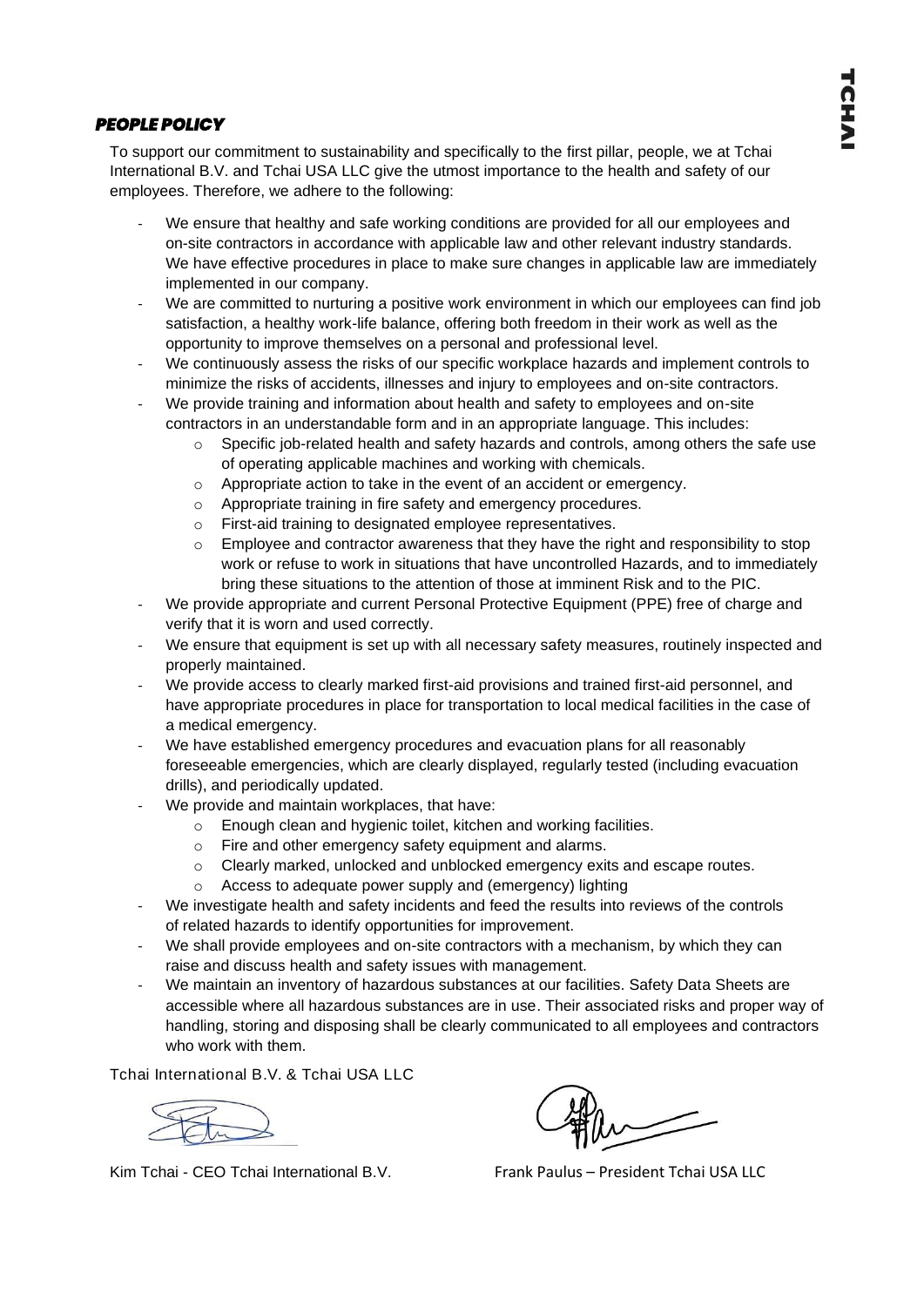## *PLANET POLICY*

To support our commitment to sustainability and specifically to the second pillar, planet, we at Tchai International B.V. and Tchai USA LLC adhere to the following principals:

- We have a mechanism in place to regularly review and implement applicable environmental legislation, regulations, and codes of practices which apply to our facilities.
- Annually, we identify and rank all environmental aspects (both direct and indirect) of our core activities, our auxiliary services that support the core activities and our products. For this we formed a cross-functional team from key areas of our operation, since all parts of our organisation have to be considered.
- From all aspects identified, we determine their significant environmental impact. In assessing the significance we consider:
	- o Potential to cause environmental harm.
	- o Size and frequency of the aspect.
	- o Importance to the stakeholders of the organization.
	- o Requirements of relevant environmental legislation.
- For the significant environmental aspects selected to be improved, we conduct baseline measurements and define performance objectives and targets. We work towards best environmental practices, for at least:
	- o Efficient use and responsible sourcing of raw materials, where:
		- We ensure that the loss of raw material during the production process is reduced to our best extent.
		- We conduct due diligence on the source of our raw materials, ensuring that is it responsible.
	- o Carbon footprint reduction, where:
		- We conduct comprehensive audits on our current emissions and set ambitious goals for continuous carbon reduction.
	- o (Hazardous) Waste minimization, where:
		- We responsibly manage the identified wastes by applying the principles of reduce, recover, re-use and recycle to reduce environmental impact where applicable.
		- We do not use chemicals and hazardous substances subject to international bans due to their high toxicity to living organisms, environmental persistence, or potential for bioaccumulation, irreversible ecological impacts, or depletion of the ozone layer. We employ alternatives to other hazardous substances used in business processes wherever technically and economically viable.
	- o Water efficiency, where:
		- We ensure the efficiency of our production process as well as our facility's general operations in regards to the use of water.
	- o Packaging reduction, where:
		- We ensure that, the minimal amount of packaging material with the least environmental burden is used for packing individual products and the total product shipments.
- We provide general environmental awareness training for all employees and task specific environmental training where needed.
- We have an internal communication mechanism to sustain awareness and responsibility for environmental system maintenance.

Tchai International B.V. & Tchai USA LLC

Kim Tchai - CEO Tchai International B.V. Frank Paulus – President Tchai USA LLC